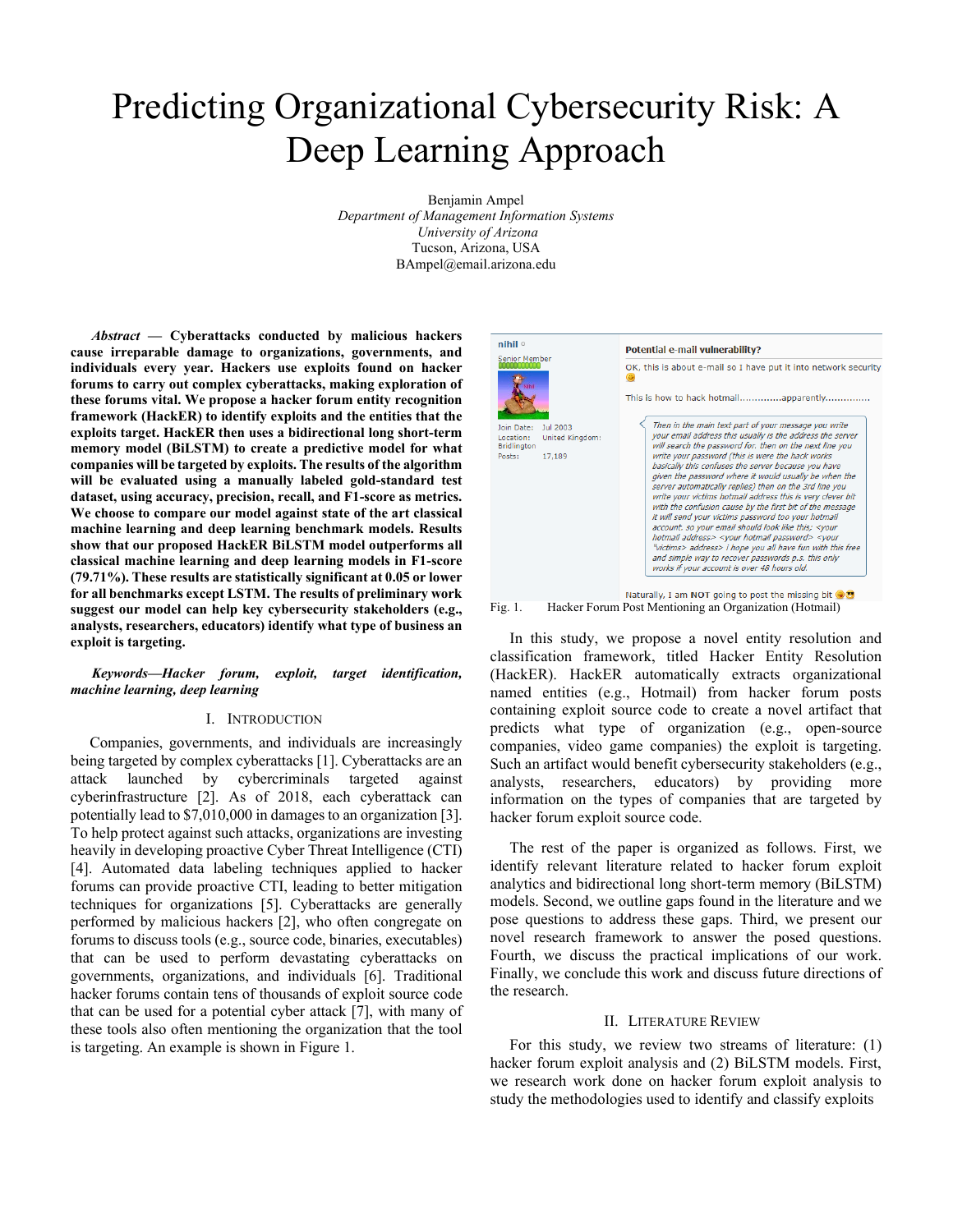

Fig. 2. Proposed HackER Framework

posted. Second, we review BiLSTM models to understand how to use the prevailing method for hacker forum exploit analysis for our target task of predicting organizational types targeted by posted exploits.

# *A. Hacker Forum Exploit Analysis*

 Hackers congregate at international hacker forums to share and discuss malicious tools that have been used in prior attacks against governments, companies, and individuals. Hacker forums generally contain millions of text-based posts. These posts are often noisy, making automated analysis methods nontrivial. Posts on hacker forums can have a significant effect on the occurrence of cyber-attacks [8], meaning there is great societal value in researching them.

 Previous literature on hacker forums has focused on trend identification [9] and exploit categorization [5], [7], [10]–[12]. Within exploit categorization papers, we make three key observations. First, only two have used the exploit source code as an input feature [5], [7]. This is despite source code containing valuable information that can be extracted [13]. Second, while support vector machines (SVMs) were the prominent methodology used early on (2017-2018) [5], [11], [14], more recent literature (2018-2020) has adopted deep learning architectures for exploit identification [7], [10], [12]. The deep learning methods used are Recurrent Neural Network (RNN), Long-Short Term Memory (LSTM), and BiLSTM. As these models are prominent within hacker forum literature, their performance will be used as baselines in our proposed research.

# *B. BiLSTM models*

 As the BiLSTM algorithm has proven to be powerful in hacker forum exploit analysis [7] and hacker community analytics [15], we choose to review it for our task of predicting exploit organizational targets. BiLSTMs models can learn embeddings automatically from sequential text from both forward and backward contexts and preserve information from the future and the past [16]. Pre-trained word embeddings, like GloVe, can improve performance in classification tasks when used as the input to a BiLSTM layer [17]. GloVe is an unsupervised learning algorithm that obtains the vector representations of words based on their co-occurrence statistics [18].

## III. RESEARCH GAPS AND QUESTIONS

 Based on our review, we identified the following research gaps. The reviewed literature does an excellent job of extracting and categorizing the exploits that are being shared on hacker forums. However, there is a lack of work focusing on who (e.g., companies, individuals, governments, etc.) is being targeted by hacker forum exploits. Further, literature often discards source code when creating their analytic models. These gaps motivate the following research questions:

- How can named entity resolution be utilized to automatically and correctly extract organizational names from hacker forum exploit posts?
- How can we create a model that predicts the type of organization an exploit is targeting?

To answer these questions, we developed a novel research framework with five major components, shown in Figure 1.

# IV. RESEARCH DESIGN

 This study aims to build an automated alert system that informs organizations of exploits that are targeting them on international hacker forums. Our research component comprises of five main components(Figure 1): Data Collection, Pre-Processing, the HackER Model, Experiments, and Evaluations and Visualization.

## *A. Data Collection*

Our collection contains posts from eleven prominent international hacker forums. Table 1 shows the seven features of metadata available from these hacker forums, including a description and examples.

| <b>Term</b>                 | <b>Description</b>                           | <b>Example</b>            |  |
|-----------------------------|----------------------------------------------|---------------------------|--|
| <b>Title</b>                | Header for the<br>exploit                    | inoERP 4.15 SQL Injection |  |
| Date                        | Date exploit was<br>posted                   | $26-Sep-19$               |  |
| <b>Author</b>               | Person who posted<br>the exploit             | Alexandrovich Lyhin       |  |
| <b>Author</b><br>Reputation | Respect of the<br>author in the<br>community | $3/5$ stars               |  |

TABLE I. DATA COLLECTION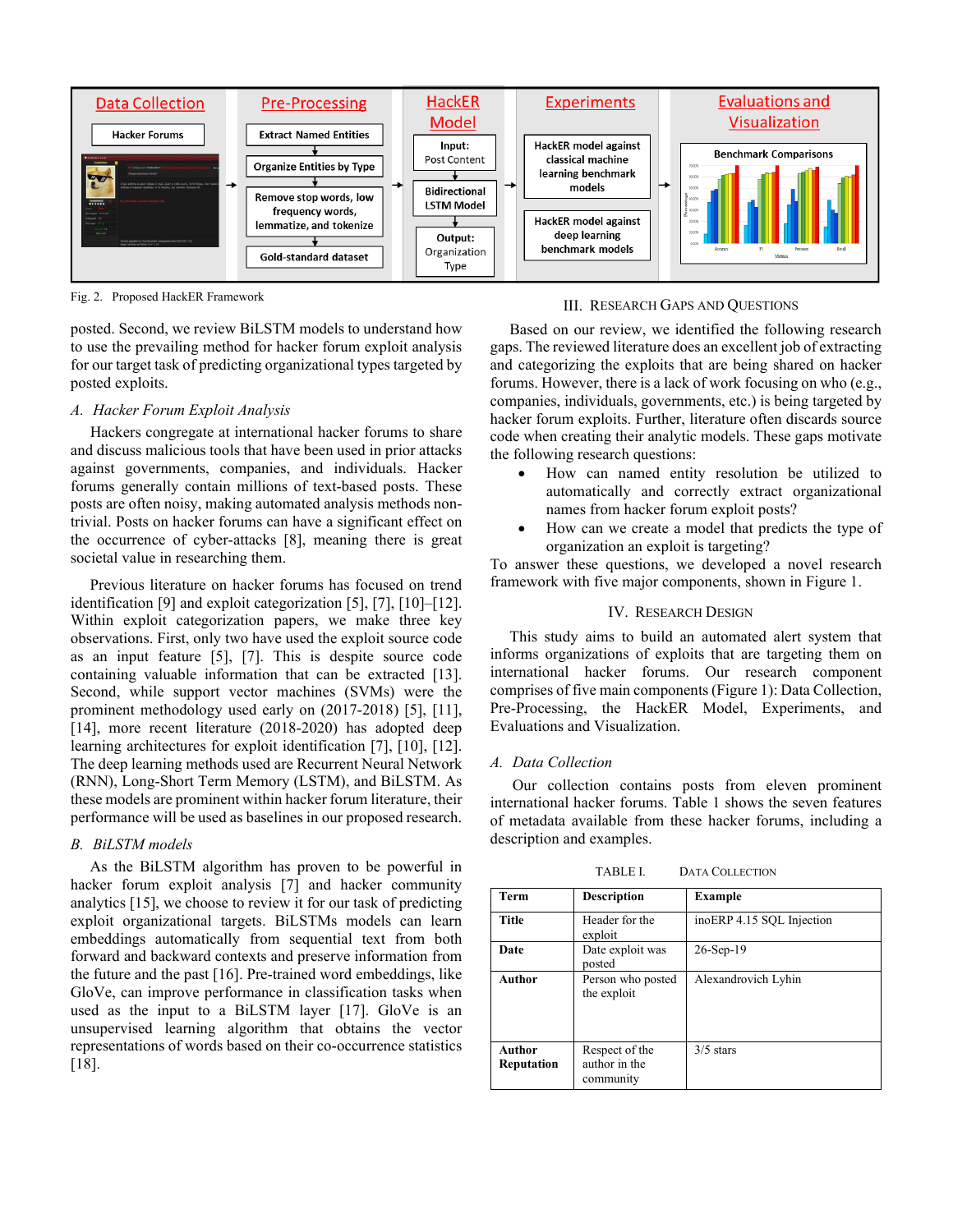| <b>Description</b> | A short paragraph<br>explaining what<br>the code does                        | inoERP version 4.15 suffers from a<br>remote SQL injection vulnerability.                                                                                                                                                                               |
|--------------------|------------------------------------------------------------------------------|---------------------------------------------------------------------------------------------------------------------------------------------------------------------------------------------------------------------------------------------------------|
| Source<br>Code     | The code of the<br>exploit itself                                            | def generatePayload(query):#THIS<br>FUNCTION IS INSECURE BY<br>DESIGN b64 query $=$<br>base64.b64encode(query); return<br>os.popen("php -r \"echo<br>base64 encode(serialize(base64 d<br>$\text{ecode}(" + b64 \text{ query} +$<br>$'''))$ ;\"").read() |
| <b>Discussion</b>  | Comments that<br>follow the posting<br>of the code talking<br>about the code | This still worked for me on Adobe<br>13.03                                                                                                                                                                                                              |

A crawler was developed for each forum, and the crawler was routed through the Tor network for anonymity. A depthfirst search strategy was implemented for efficient parallel crawling through following different link stacks. This makes the process incremental, as a growing database of previously crawled links and dates is kept for each website, to ensure links are not visited or scraped twice. We summarize our research collection by name, forum language, number of posts, and number of source code snippets in Table 2.

TABLE II. DATA COLLECTION

| Name            | Language    | <b>Posts</b> | <b>Source Code</b> |
|-----------------|-------------|--------------|--------------------|
| 0x00sec         | English     | 9.161        | 397                |
| Altenens        | English     | 1,261,435    | 1,403              |
| AntiChat        | Russian     | 2,492,497    | 64,890             |
| AntiOnline      | English     | 291,914      | 2,063              |
| Ciphers         | English     | 51,612       | 2,207              |
| Exelab          | Russian     | 105,312      | 3,597              |
| ExeTools        | English     | 45,834       | 1,832              |
| go4expert       | English     | 62,103       | 5,800              |
| KernelMode      | English     | 29,755       | 934                |
| WWHClub         | Russian     | 1,492,156    | 53                 |
| WildersSecurity | English     | 2,571,053    | 2,096              |
| Total           | 2 Languages | 8,412,832    | 85,272             |

 We chose to collect two different languages to ensure our data collection was representative of the international hacker community. In total, 85,272 exploit source code snippets were collected from 8,412,832 posts in the hacker forum testbed. Exploit source code was identified by using the DTL-EL tool for exploit labeling (Ampel et al., 2020). After collection, the data is stored in a MySQL database for further processing.

## *B. Pre-Processing*

After collection, three steps are taken to pre-process the collected data. First, we utilize a pre-trained named entity recognition model from the Python package spaCy and apply it to hacker forum post content to extract organizational named entities. An example hacker forum post on an exploit source code snipper and the extracted organization are shown in Figure 2.

This SQL ong injection gives a free login to a Netflix ong account.

Fig. 3. Example Hacker Forum Post with Highlighted (in blue) Organizational Entities

Second, we put each found organization into a bin (e.g., Mozilla into open source), and deleted bins with less than 100 organizational mentions. This is done to reduce our classification task to a reasonable number of labels. Third, source code was stripped of non-alphanumeric characters, lower-cased, lemmatized, tokenized, and padded to ensure proper lengths for all inputs. After the pre-processing step, a gold-standard testing dataset was constructed manually by removing irrelevant organizational mentions and keeping only five bins. Our gold-standard dataset is further detailed in Table 3.

TABLE III. GOLD-STANDARD DATASET

| <b>Bin Label</b> | Count | Percentage |
|------------------|-------|------------|
| Databases        | 1.780 | 34.17%     |
| Software         | 1.351 | 25.94%     |
| Open Source      | 961   | 18.45%     |
| Mobile           | 673   | 12.92%     |
| Video Games      | 445   | 8.52%      |
| Total:           | 5.210 | 100%       |

The "Databases" bin will be the baseline of our model, as it is the majority label of our dataset (34.17% of the data). This bin contains companies such as MySQL, RethinkDB, and GenieDB. The software bin has many well-known companies such as Google and Oracle. Open source contains Mozilla and Mapbox. Mobile consists of RockYou, Showbucks, and Verizon. Finally, the video games bin contains companies such as Twitch, Oculus, and Zynga.

# *C. HackER Model*

 Consistent with hacker forum exploit analytics literature, we choose to use a BiLSTM model for our classification task. As shown in Figure 3, our proposed model consists of three layers, embedding, BiLSTM, and softmax.



Fig. 4. HackER Model Design

 The input to our model is the tokenized exploit source code found in hacker forums. The word embedding layer uses the GloVe model [18] to capture the global and local statistics of our corpus to create word vectors. These word vectors are fed into the BiLSTM layer. A BiLSTM captures the past and future contexts of the input word vectors. This improves predictive performance over non-bidirectional approaches in long sequence-based text classification texts [17]. The past and future contexts are concatenated, and the final output is fed into the softmax layer. This layer produces a probabilistic score for each of our five labels and assigns the label with the highest score. This score is calculated by

$$
\sigma(\vec{z})_i = \frac{e^{z_i}}{\sum_{j=1}^K e^{z_j}}
$$

where  $\vec{z}$  is the input vector given by the BiLSTM layer, i is the i-th bin class, and K is the number of total classes (in our case, five).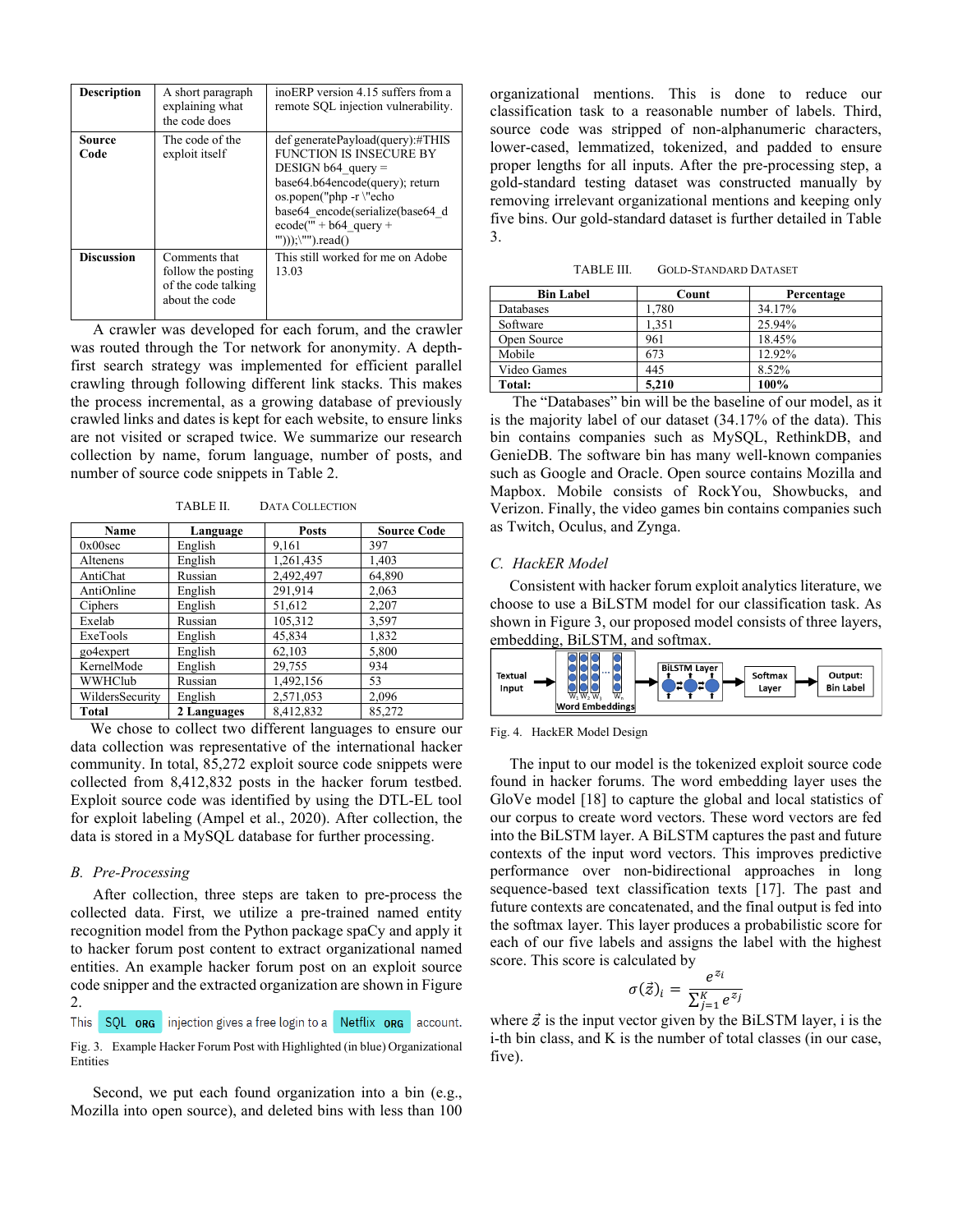## *D. Experiments*

 Consistent with the computational design science paradigm [19], we evaluate our proposed artifact against benchmark models prominent in literature. Two experiments will be conducted to ensure the validity of our proposed approach. First, the proposed HackER will be evaluated against classical machine learning models (e.g., SVM, decision trees, naïve Bayes, logistic regression) found in hacker forum exploit analysis literature. Second, our model will also be benchmarked against prominent deep learning models (e.g., RNN, GRU, LSTM) found in related literature. All experiments use accuracy, precision, recall, and F1-score as metrics to evaluate. Each metric uses True Positives (TP), True Negatives (TN), False Positives (FP), and False Negatives (FN) to compute the metrics. The formulas for each metric are as follows:

$$
Accuracy = \frac{TP + TN}{TP + TN + FP + FN}, Precision = \frac{TP}{TP + FP}
$$

$$
Recall = \frac{TP}{TP + FN}, F1 - score = \frac{2 \times Precision \times Recall}{Precision + Recall}
$$

The uniformity in evaluation metrics allows us to compare the proposed HackER model against models commonly found in literature. All our models use the same 10-fold cross-validation for significance comparisons. Ten folds are consistent in literature [5] and is recommended by domain experts [20]. To evaluate statistically significant differences between HackER and benchmarks, we use one-tailed T-tests.

## *E. Evaluations and Visualizations*

 Consistent with the guidelines for deep learning-based information systems research [21], the experiments evaluated our proposed HackER (a BiLSTM model) against the proposed machine learning and deep learning benchmarks prominent in literature. The accuracy, F1-score, precision, and recall are summarized in Table 4 and visualized in Figure 4. Top scores are highlighted in bold-face.

| Experiment                       |                        | <b>Results</b>  |               |                           |            |
|----------------------------------|------------------------|-----------------|---------------|---------------------------|------------|
| <b>Type</b>                      | Model                  | Accuracy        |               | <b>F1-Score Precision</b> | Recall     |
| Classical<br>Machine<br>Learning | Naïve Bayes            | 22.59%<br>***   | 29.08%<br>*** | 32.09%<br>***             | 30.58% *** |
|                                  | Logistic<br>Regression | 51.16%<br>***   | 52.85%<br>*** | 49.13%<br>***             | 50.99% *** |
|                                  | Decision Tree          | 61.65%<br>***   | 44.06%<br>*** | 62.87%<br>***             | 52.97% *** |
|                                  | <b>SVM</b>             | 62.72%<br>***   | 61.38%<br>*** | 61.98%<br>***             | 66.68% *** |
| Deep<br>Learning                 | <b>RNN</b>             | 71.64%<br>***   | 64.93%<br>*** | 76.89%<br>***             | 71.62% *** |
|                                  | GRU                    | 75.34%<br>$* *$ | $77.27\%$ *   | 78.06%<br>$* *$           | 76.09% *   |
|                                  | <b>LSTM</b>            | 76.39% *        | 78.49%        | $79.77\% *$               | 77.42%     |
|                                  | HackER                 | 77.05%          | 79.71%        | 81.56%                    | 77.21%     |

Experiment Results



# Fig. 5. Experiment Results

\* indicates a statistically significant difference at  $p < 0.05$ , \*\* at  $p < 0.01$ , and \*\*\* at  $p < 0.001$ . We make two key observations about our experimental results. First, the DL model with the lowest F1-score (RNN) improved upon the best performing Classical ML model (SVM) by 3.55% (from 61.38% to 64.93%), and these results were significant at 0.001. Second, the F1-score of the HackER model (79.71%) outperformed all classical ML models (range 29.08% to 61.38%, significant at 0.001) and deep learning models (range 64.93% to 78.49%). The HackER improvement over the deep learning models was statistically significant at 0.05 or lower for all models except the LSTM. The LSTM also had an improvement over HackER in recall (from 77.21% to 77.42%), however this improvement was not statistically significant. These results suggest that using a BiLSTM for our HackER artifact

# V. PRACTICAL IMPLICATIONS

 The results of this work will have practical applications for key cybersecurity stakeholders (analysts and researchers). Analysts at various organizations can use the HackER model to gather proactive CTI on threats targeting their company or similar organizations. Researchers can build upon the framework or novel dataset to extract new and exciting information about hacker forum text.

# VI. CONCLUSION AND FUTURE DIRECTIONS

 In this study, we aimed to develop a novel artifact to automatically identify the type of organization an exploit posted on hacker forums targeted. Our results indicate that the HackER model can generalize well to the dataset and correctly label